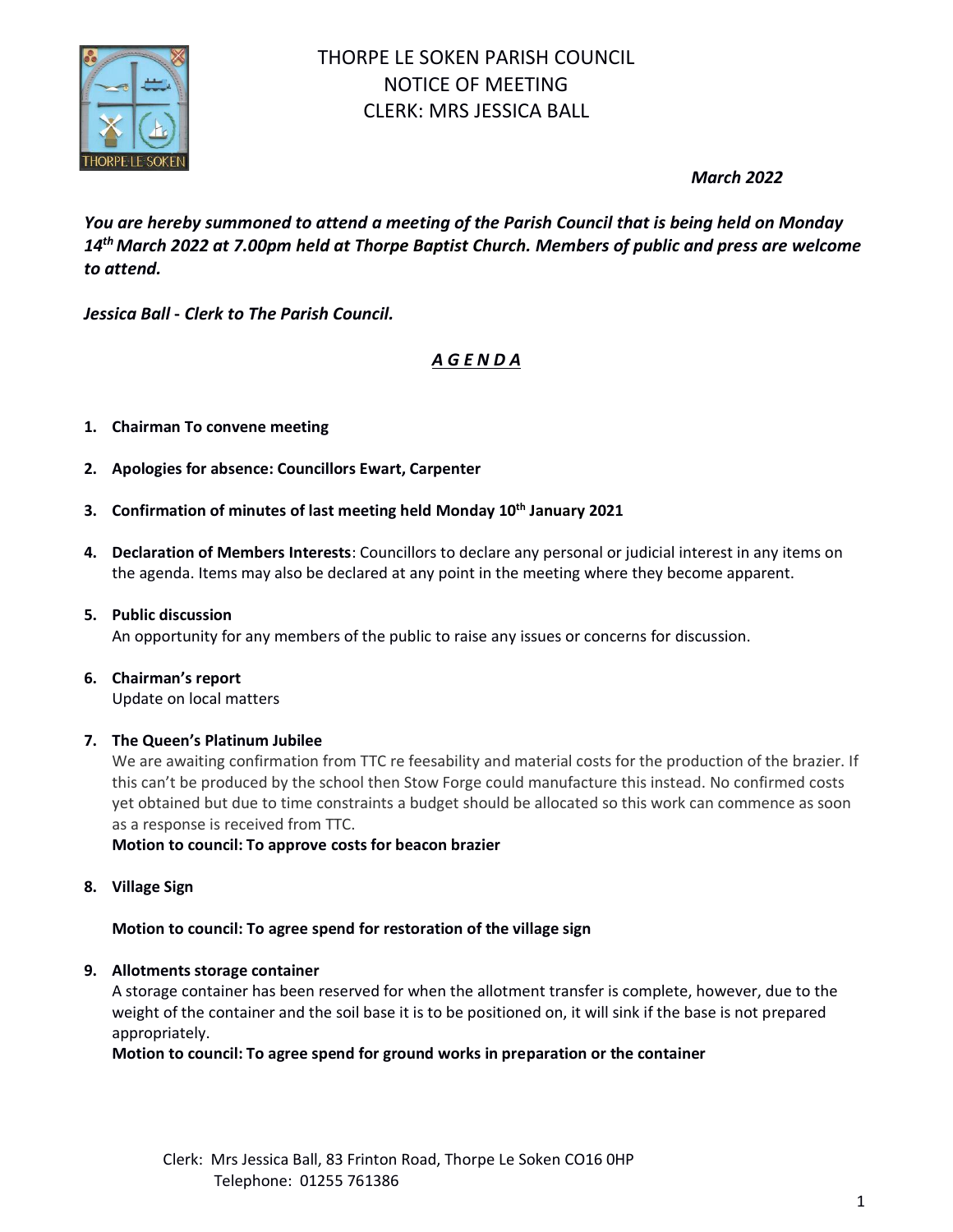#### **10. Lockyers wood nature walk**

Councillor Coulter has selected the brass rubbing posts for installation in Lockyers wood to be purchased with the locality fund awarded. However, the delivery charges will take the total over the allocated award total and there are other items that we would like to purchase for the wood as well as repairs to the concrete liner of the recently excavated pond. The PC has allocated reserves for projects in the annual budget, which have not been attributed to any projects in this financial year.

**Motion to council: To agree additional costs outside the £1,000 fund for the nature rubbings and pond liner**

#### **11. Grant application – St Michaels Church**

A request for grant fundings been received from St Michaels Church, the request has been circulated to councillors for review.

**Motion to council: To review and consider funding application**

#### **12. Annual playground inspection**

The annual playground inspection is due around May/June and needs to be booked in with TDC. The cost for each play area is £47.33 + vat.

#### **Motion to council – To approve costs for annual playground inspection**

#### **13. RCCE membership renewal**

Our membership of Rural Communities Council of Essex is due for renewal, the cost for annual membership is £72.60

**Motion to council – to agree renewal of membership of RCC Essex**

#### **14. Path Cleaning - Purchase of Mechanical Cleaner** Agenda item requested by Councillor Cooper

**15. Cinder Path Station Road - Lockyer Woods to Public Footpath** Agenda item requested by Councillor Cooper

#### **16. Planning**

#### **Applications received**

| 22/00061/FULHH  | Proposed single storey rear extension with glazed<br>roof lantern.                                                                            | Hillsdale 4 Tendring Road             |
|-----------------|-----------------------------------------------------------------------------------------------------------------------------------------------|---------------------------------------|
| 22/00084/LUPROP | Proposed two garages.                                                                                                                         | The Woodlands Edward<br>Road          |
| 22/00175/FULHH  | Proposed extension and conversion of existing<br>barn to form additional living space and annexe<br>accommodation ancillary to host dwelling. | <b>Barkers Hall Whitehall</b><br>Lane |
| 22/00183/FULHH  | Proposed two storey side extension.                                                                                                           | <b>Grange Farm Station</b><br>Road    |

#### **Applications determined**

| 21/01555/FUL    | Proposed illumination of church spire | Church of St Michael High |
|-----------------|---------------------------------------|---------------------------|
| Approval - Full |                                       | Street                    |
| 21/01978/FULHH  | Proposed vehicle access/drop kerb     | <b>Frinton Road</b>       |
| Approval - Full |                                       |                           |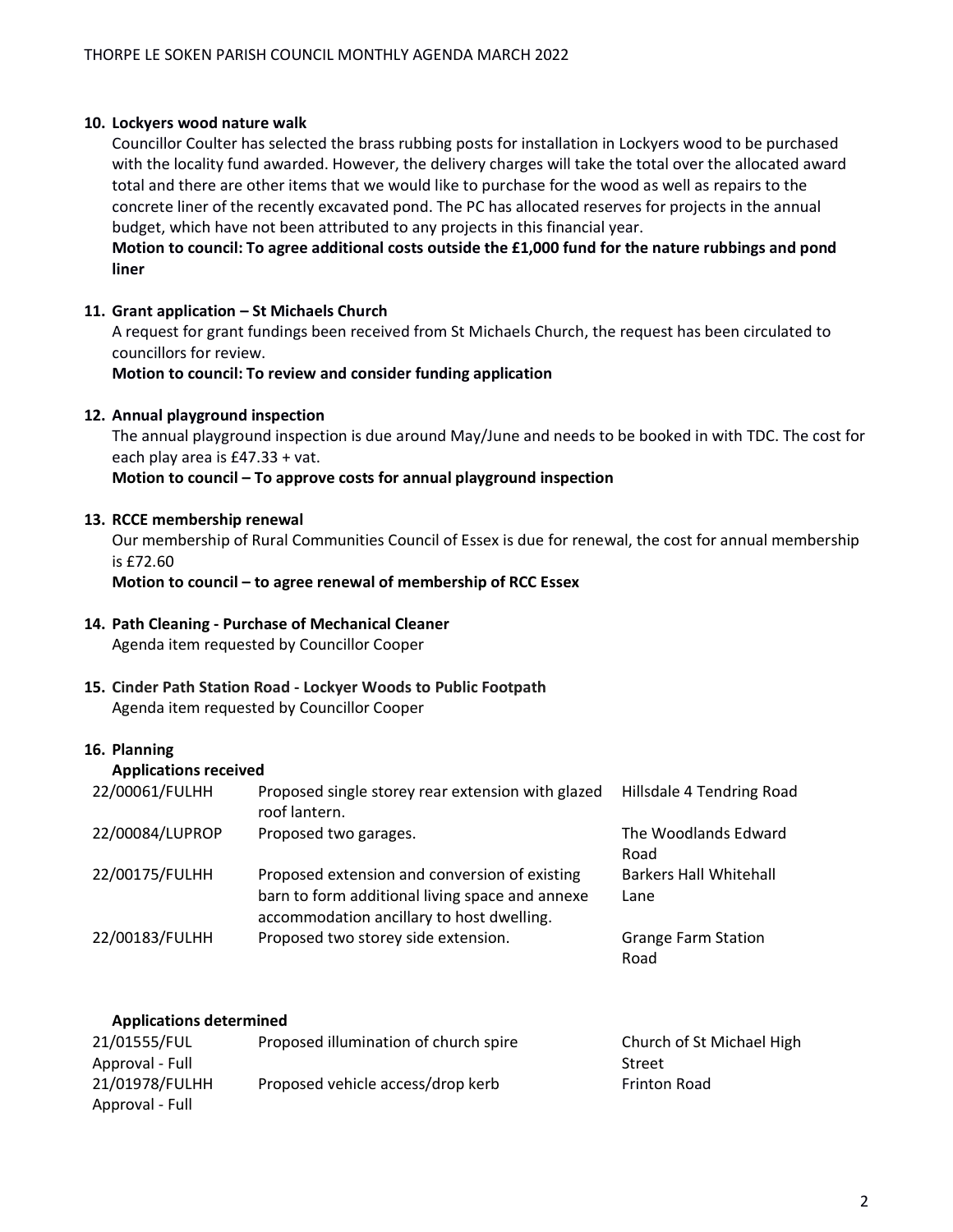3

# **17. Accounts for period 14th Dec – 10 th Jan incl.**

### **To receive and approve the monthly accounts and payments.**

Cllrs to approve Cheques/on-line payments for signature/approval, agree D/Debits & S/Orders: All cheques/on-line payments to be signed by two designated members of PC.

| Cheque $#$ | Payee | Invoice No | Amount | VAT | <b>Budget line</b> |
|------------|-------|------------|--------|-----|--------------------|
|            |       |            |        |     |                    |
|            |       |            |        |     |                    |
|            |       |            |        |     |                    |
|            |       |            |        |     |                    |
|            |       |            |        |     |                    |
|            |       |            |        |     |                    |

# *STANDING ORDERS:*

| Jess Ball | £867.68 | <b>Staff Wages</b> |
|-----------|---------|--------------------|
| Naze Lamb | £490    | PF maintenance     |

# *DIRECT DEBIT'S will be paid by Bank around 12th of each month*

N. Power (e.on) Street lighting

| Payments requiring approval/pending |
|-------------------------------------|
|-------------------------------------|

| Payee | Invoice No | Amount | <b>VAT</b> | <b>Budget line</b> |
|-------|------------|--------|------------|--------------------|
|       |            |        |            |                    |

### *Account balances:*

| Treasurers account | Savings Account (Bus banking)   Margery Wright fund | l It's a Knockout/Thorpe Fete |
|--------------------|-----------------------------------------------------|-------------------------------|
|                    |                                                     | £0.00                         |

N.B. We are still awaiting an energy bill from Scottish Power for the Christmas lights. I hope to receive and pay this before month end so that it is included on the accounts for the 21\_22 financial year.

### **18. Sub Committee Reports:**

| a. | Fibre High Speed Broadband        | <b>Cllr Ewart</b>     |
|----|-----------------------------------|-----------------------|
| b. | <b>BMX Track</b>                  | Cllr Raftery          |
| c. | Christmas Lights                  | <b>Cllr Raftery</b>   |
| d. | <b>Highways and Pavements</b>     | Cllr Blandford        |
| e. | Lockyer's Wood                    | <b>Cllr Coulter</b>   |
| f. | Parish Footpaths & Village Greens | Cllr Fielder          |
| g. | <b>Playing Field</b>              | <b>Cllr Starling</b>  |
| h. | <b>Street Lighting</b>            | Clerk and Chairman    |
| i. | <b>TDALC</b>                      |                       |
| j. | Thorpe in Bloom                   | <b>Cllr Carpenter</b> |
| k. | Allotments                        | <b>Cllr Starling</b>  |